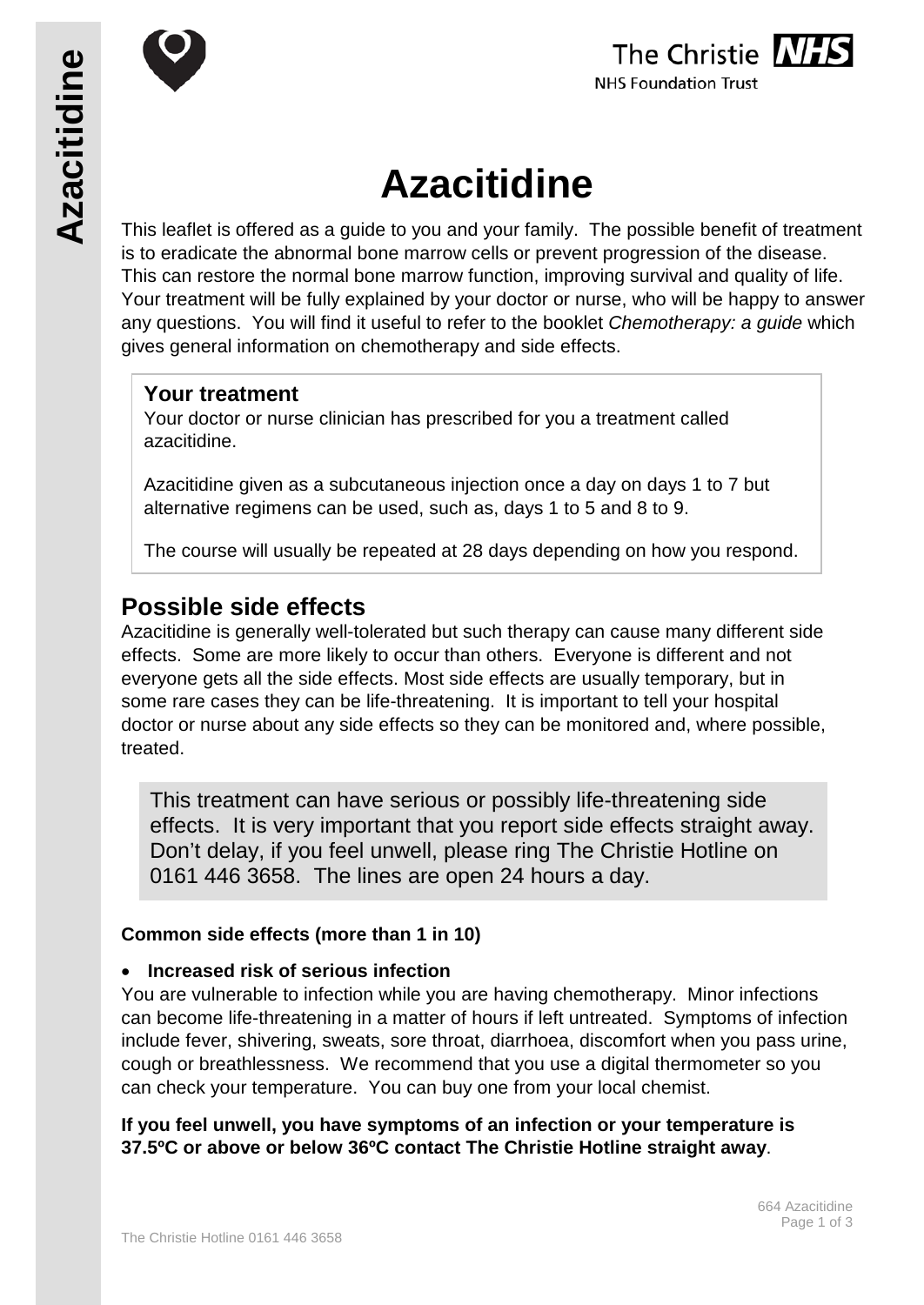## • **Bruising or bleeding**

This treatment can reduce the production of platelets which help the blood clot. Let your doctor know if you have any unexplained bruising or bleeding, such as nosebleeds, bloodspots or rashes on the skin, and bleeding gums. You may need a platelet transfusion.

#### • **Anaemia (low number of red blood cells)**

While having this treatment you may become anaemic. This may make you feel tired and breathless. Let your doctor or nurse know if these symptoms are a problem. You may need a blood transfusion.

#### • **Skin irritation**

Some redness and/or irritation may occur around the injection site. This is normally only temporary. The nurse or doctor giving you the injections should change the administration site each time. Using a warm or cool pack may help to ease the pain and discomfort at the injection site. Your doctor can prescribe painkillers if needed.

#### **Uncommon side effects (less than 1 in 10)**

#### • **Nausea**

The severity of this varies from person to person. Anti-sickness medication will be prescribed to prevent this, so it is important to tell your nurse or doctor if you are finding it a problem.

#### • **Lethargy**

Some chemotherapy may make you feel tired and lacking in energy. It can be frustrating when you feel unable to cope with routine tasks. If you do feel tired, take rest when necessary. Gentle exercise such as walking can be beneficial.

## **Rare side effects (less than 1 in 100)**

#### • **Diarrhoea**

If this becomes a problem while you are having treatment, anti-diarrhoea medication can be prescribed by your doctor. Ask the staff for a copy of 'Eating: Help Yourself' which has some useful ideas about diet when you are having treatment.

#### • **Sore mouth**

Your mouth may become sore or dry, or you may notice small mouth ulcers during this treatment. Drinking plenty of fluids and cleaning your teeth regularly and gently with a soft toothbrush can help to reduce the risk of this happening. We can prescribe a mouthwash for you to use during treatment. You can dilute this with water if your mouth is sore. Ask your doctor or nurse for further advice. There is also general mouth care information in the chemotherapy booklet. If you continue to have a sore mouth, please contact The Christie Hotline.

Occasionally during treatment you may experience a strange taste, sometimes described as metallic or bitter. A strongly flavoured sweet or mint will help to disguise this.